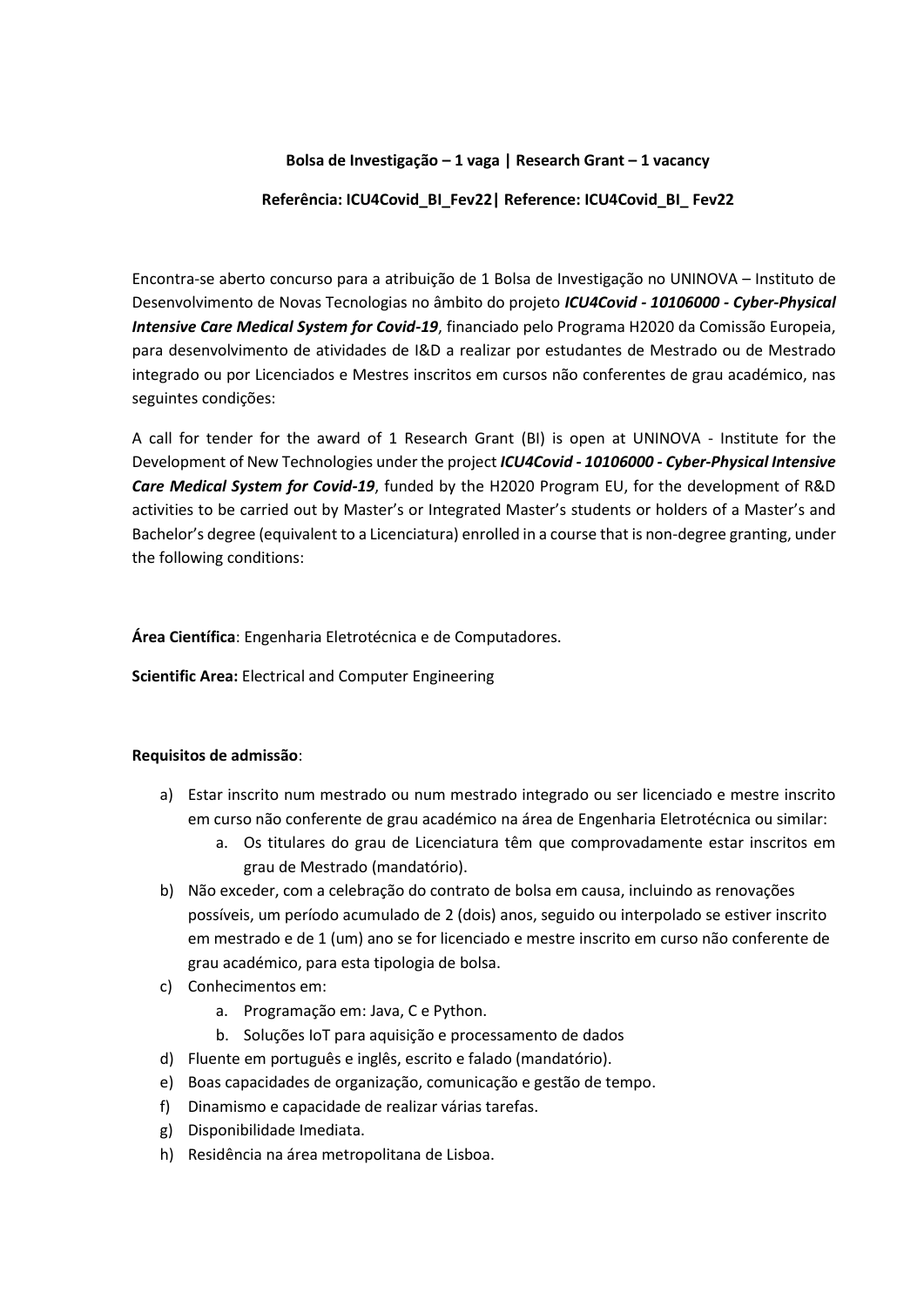Candidatos que tenham obtido o grau no estrangeiro devem ter o grau reconhecido em Portugal, nos termos do Decreto-Lei n.º 66/2018, de 16 de Agosto.

# **Application Requirements:**

- a) Be enrolled in a Master or Integrated Master or be a graduate and master enrolled in a nonacademic degree course in areas related with in Electrical Engineering or similar. (mandatory).
- b) Not exceed, with the conclusion of the scholarship contract in question, including possible renewals, a cumulative period of 2 (two) years if you are enrolled in a Master or Integrated Master and 1 (one) year if you are a graduate and a master enrolled in a non-academic degree for this type of scholarship;
- c) Knowledge in:
	- a. Programming: Java, C and Python.
	- b. IoT solutions for Data processing and Acquisition.
- d) Fluent in Portuguese and English, written and spoken (mandatory).
- e) Good organization, communication and time management skills.
- f) Dynamism and ability to perform different tasks.
- g) Immediate availability.
- h) Residence in the Metropolitan Area of Lisbon.

Candidates who have obtained the degree abroad must have the degree recognized in Portugal, pursuant to Decree-Law No. 66/2018 of August 16<sup>th</sup>.

# **Plano de trabalhos**:

- Participação em Reuniões de Projectos.
- Trabalho nos seguintes WP do projeto:
	- o WP2 CPS4TIC technical establishment in ICU Hubs
		- Task 2.1. CPS4TIC common technical requirements
		- Task 2.4. Functional testing, verification, performance assessment, validation
		- Task 2.5. Establish data transmission through the connector platform
	- o WP4 Co-designing the CPS4TIC integration on site
		- Task 4.3 Co-creating ICU Hub
		- Task 4.4 Assess and validate the implementation of the CPS4TIC from a users' perspective
	- o WP5 Dissemination, Exploitation, Sustainability and Communication

## **Workplan:**

- Participation in Project Meetings.
- Work to be performed under the following project workpackages:
	- o WP2 CPS4TIC technical establishment in ICU Hubs
		- Task 2.1. CPS4TIC common technical requirements
		- Task 2.4. Functional testing, verification, performance assessment, validation
		- Task 2.5. Establish data transmission through the connector platform
	- o WP4 Co-designing the CPS4TIC integration on site
		- Task 4.3 Co-creating ICU Hub
		- Task 4.4 Assess and validate the implementation of the CPS4TIC from a users' perspective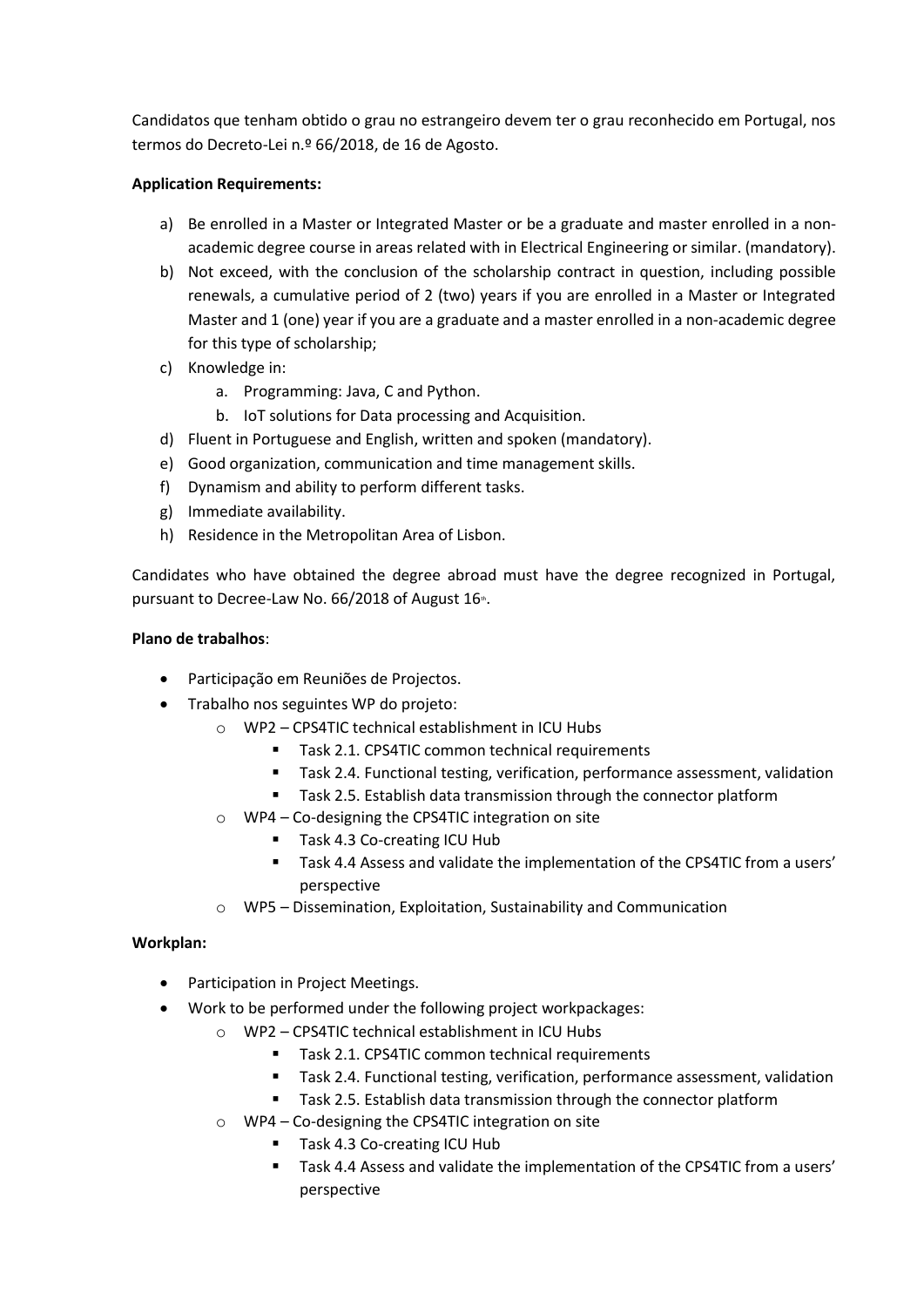o WP5 – Dissemination, Exploitation, Sustainability and Communication

**Legislação e regulamentação aplicável**: Estatuto do Bolseiro de Investigação Científica, aprovado pela Lei nº 40/2004, de 18 de agosto, alterado e republicado pelo Decreto-Lei nº 202/2012, de 27 de agosto, alterado pelo Decreto-Lei nº 233/2012, de 29 de outubro, pela Lei nº 12/2013, de 29 de Janeiro e pelo Decreto-Lei nº 123/2019, de 28 de Agosto.

**Legislation and applicable regulations**: Statute of the Scientific Research Fellow, approved by Law No. 40/2004, of 18 August, amended and republished by Decree-Law No. 202/2012, of 27 August and amended by Decree-Law No. 233/2012, of 29 October, by Law No. 12/2013, of 29 January and by Decree-Law No. 123/2019, of 28 August.

**Local de trabalho**: O trabalho será desenvolvido no CTS, nas instalações do UNINOVA, noutras instalações situadas no Campus da FCT/NOVA e/ou noutras instalações eventualmente necessárias para a sua execução, sob a orientação científica do Professor Doutor Ricardo Luís Rosa Jardim Gonçalves.

**Workplace:** The work will be carried out in CTS at UNINOVA's facilities, in other facilities located at the FCT/NOVA Campus and/or in other facilities that may be necessary for its execution, under the scientific guidance of Professor Ricardo Luís Rosa Jardim Gonçalves.

**Duração das bolsas**: A bolsa terá a duração de 10 meses, com início previsto em março de 2022 e poderá ser renovada durante a vigência do projeto. O contrato de bolsa e as eventuais renovações não poderão nunca ultrapassar o período mencionado na alínea b) dos requisitos de admissão.

**Duration of the scholarship**: The scholarship will have duration of 10 months, starting on March 2022 and may be renewed during the term of the project. The scholarship contract and any renewals may never exceed the period referred to in point (b) of the admission requirements.

**Valor do subsídio de manutenção mensal**: O montante da bolsa corresponde ao valor mínimo de 835,98 €.

O(A) bolseiro(a) beneficia também de um seguro de acidentes pessoais durante o período de concessão da bolsa e poderá ser reembolsado do Seguro Social Voluntário equivalente ao 1º escalão.

A bolsa será paga mensalmente no último dia útil de cada mês por transferência bancária.

**Amount of monthly maintenance allowance**: The amount of the scholarship corresponds to a minimum value of € 835.98.

The grantee also benefits from personal accident insurance during the period of granting the scholarship and may be reimbursed for voluntary social insurance equivalent to the 1st tier.

The scholarship will be paid monthly on the last business day of each month by bank transfer.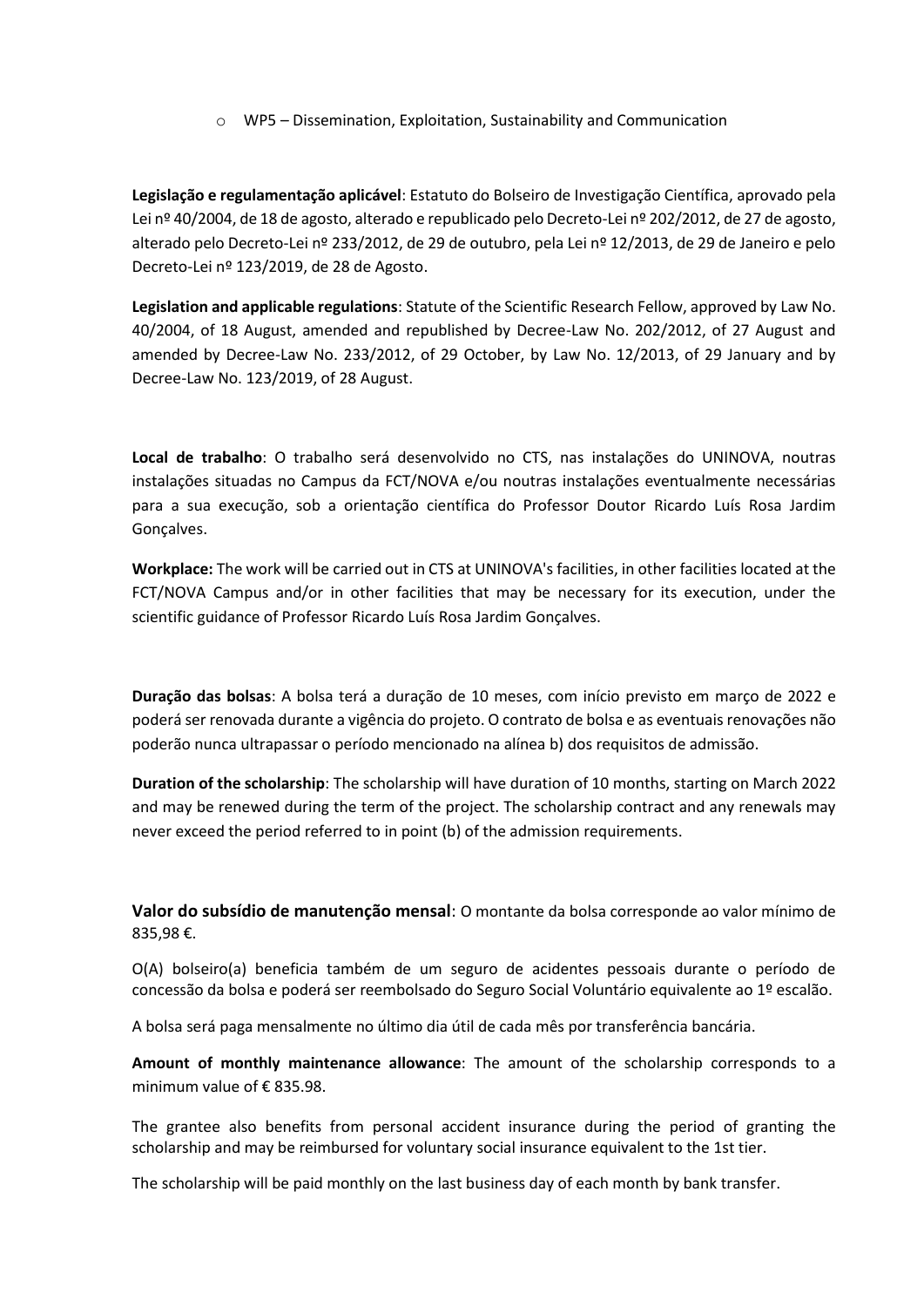**Métodos de seleção**: Os métodos de seleção a utilizar serão os seguintes:

## 1ª Fase – Análise curricular (AC)

Caso a análise do curriculum não satisfaça os requisitos de admissão, ou que a avaliação da mesma seja inferior a 75%, a candidatura é automaticamente rejeitada e o candidato não passa à segunda fase de seleção.

2ª Fase – Entrevista (E) A avaliação final (AV) terá em conta o seguinte cálculo:

$$
AV = 0.6 * AC + 0.4 * E
$$

**Selection methods**: The selection methods to be used will be as follows:

## 1st Phase - Curricular analysis (AC):

If the curriculum analysis does not meet the admission requirements, or the grade is less than 75%, the application is automatically rejected and the candidate does not go through for the second selection phase.

2nd Phase - Interview (E): The final evaluation (AV) will consider the following calculation:

$$
AV = 0.6 * AC + 0.4 * E
$$

### **Composição do Júri de Seleção**:

- Ricardo Luís Rosa Jardim Gonçalves.

- João Francisco Alves Martins.
- Carlos Manuel Melo Agostinho.

### **Composition of the Selection Jury:**

- Ricardo Luís Rosa Jardim Gonçalves
- João Francisco Alves Martins.
- Carlos Manuel Melo Agostinho.

**Prazo de candidatura e forma de apresentação das candidaturas**: O concurso encontra-se aberto no período de 01 a 15 de fevereiro de 2022.

As candidaturas devem ser formalizadas, obrigatoriamente, através do envio da seguinte documentação:

- … Carta de candidatura;
- … Curriculum Vitae;
- … Carta de Motivação;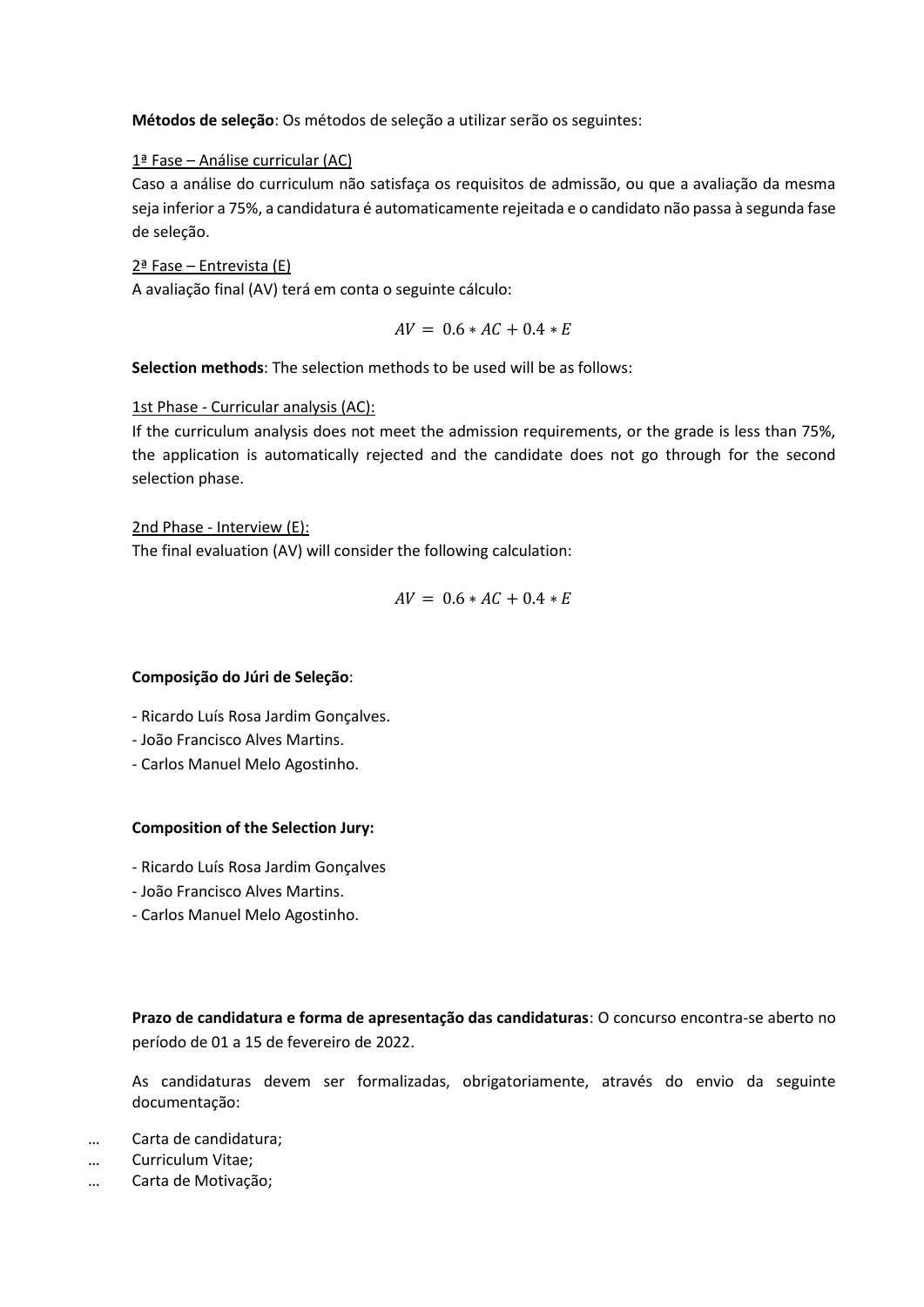… Certificado de Habilitações ou declaração de compromisso de honra sobre a titularidade do respetivo grau académico de acordo com minuta disponibilizada no site do UNINOVA [\(https://www.uninova.pt/jobs-opportunities\)](https://www.uninova.pt/jobs-opportunities);

Em sede de contratualização deverá ser entregue o Certificado de Habilitações;

- … Declaração de consentimento informado devidamente datada e assinada, de acordo com minuta disponibilizada no site do UNINOVA [\(https://www.uninova.pt/jobs-opportunities\)](https://www.uninova.pt/jobs-opportunities);
- … Cópia de documento de identificação;
- … Outros documentos que atestem o relatado no CV.

Em sede de contratualização, o candidato selecionado deverá entregar o Comprovativo de inscrição num doutoramento ou num curso não conferente de grau académico.

As candidaturas deverão ser entregues na sala 1.1.16, no edifício UNINOVA, ou submetidas por email para[: recrutamento@uninova.pt](mailto:recrutamento@uninova.pt) e par[a gestprojuni@uninova.pt](mailto:gestprojuni@uninova.pt) com o assunto **ICU4Covid\_BI\_Fev22**.

Application deadline and form of submission of applications: The call is open from 1<sup>st</sup> to 15<sup>th</sup> of February 2022.

Applications must be formalised by submitting the following documentation:

- ... Letter of application;
- ... Curriculum Vitae;
- Motivation Letter:
- ... Certificate of Qualifications or declaration of commitment of honor on the ownership of the respective academic degree according to draft available on the UNINOVA website [https://www.uninova.pt/jobs](https://www.uninova.pt/jobs-opportunities)[opportunities\)](https://www.uninova.pt/jobs-opportunities).

Upon contracting, the Certificate of Qualifications must be delivered;

- ... Informed consent statement duly dated and signed, according to the draft available on the UNINOVA website [\(https://www.uninova.pt/jobs-opportunities\)](https://www.uninova.pt/jobs-opportunities);
- ... Copy of ID;
- ... Other documents attesting to what was reported on the CV. In the event of contractualization, the selected candidate must present the Proof of registration in a doctorate or in a course not conferring an academic degree.

Applications must be delivered at the UNINOVA I building, room 1.1.16, or submitted by email to [recrutamento@uninova.pt](mailto:recrutamento@uninova.pt) and t[o gestprojuni@uninova.pt](mailto:gestprojuni@uninova.pt) with the subject **ICU4Covid\_BI\_Fev22**.

**Forma de publicitação/notificação dos resultados**: A lista com o(a) candidato(a) admitido(a) e com os candidatos excluídos com a classificação final será publicitada no sítio na internet do UNINOVA [\(https://www.uninova.pt/\)](https://www.uninova.pt/) e todos os candidatos serão notificados por e-mail

**Form of advertising/notification of results:** The list with the admitted candidate and the excluded candidates with the final classification will be published on the UNINOVA website (https://www.uninova.pt/) and all candidates will be notified by email.

**Audiência Preliminar e Prazo Final de Decisão:** Após comunicação da lista provisória dos resultados da avaliação, os candidatos dispõem de um período de 10 dias úteis para, querendo, se pronunciarem em sede de audiência prévia de interessados, nos termos dos artigos 121º e seguintes do Código do Procedimento Administrativo.